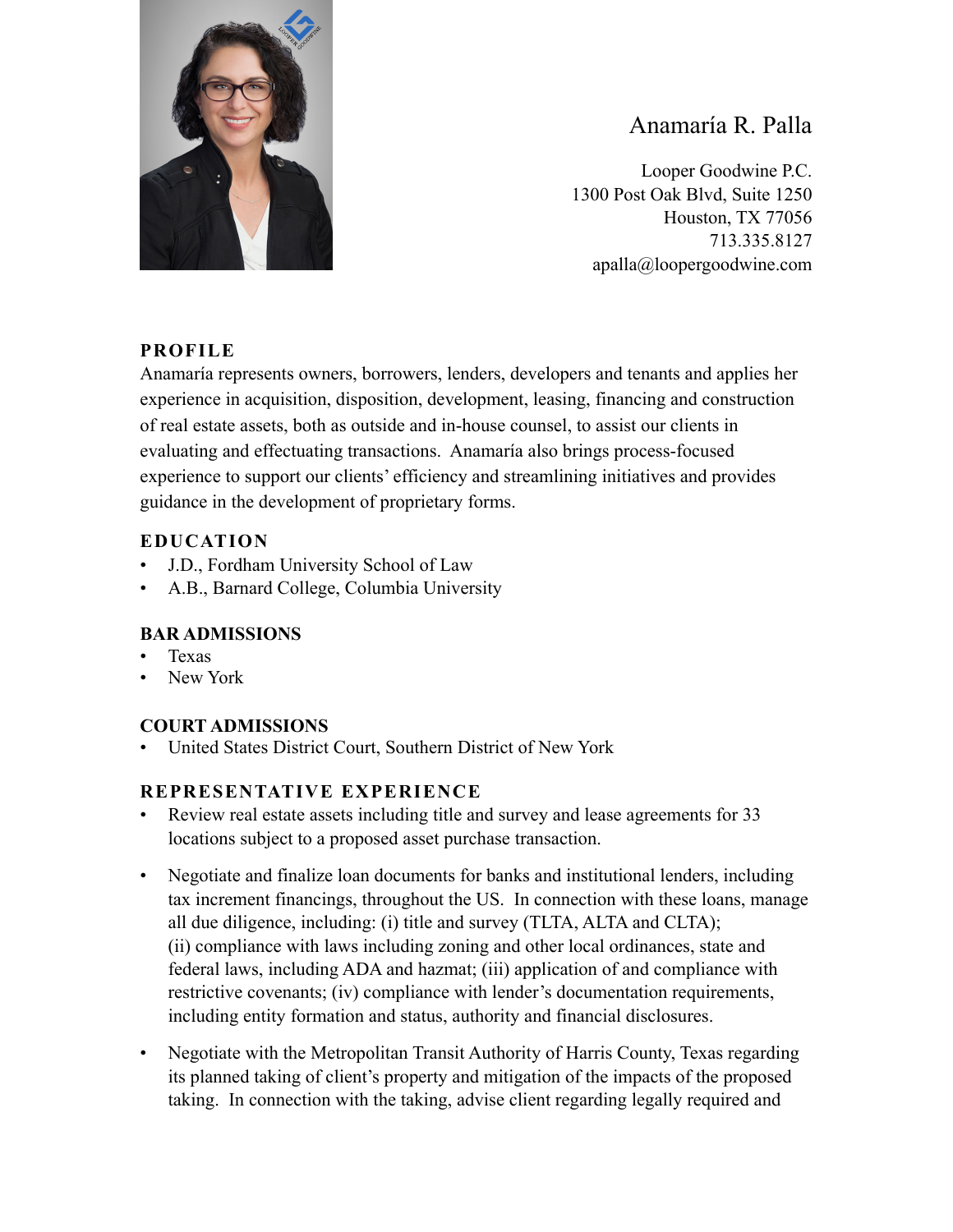permitted compensation and coordinate strategy with Texas Attorney General's office on behalf of client.

- Advise and support owner clients in disputes with construction contractors.
- Coordinate, supervise, manage and participate in due diligence process for sale and refinance of mixed use commercial buildings, including preparation, distribution and tracking of subordination, nondisturbance and attornment agreements and tenant estoppels, and sanitizing title and survey in advance of delivery to lender.
- Sole real estate counsel for Linens 'n Things. Negotiated and documented every lease, lease amendment, purchase and sale in the US and Canada until its bankruptcy filing in 2008.
- Revise leasing forms for Linens 'n Things, including master form lease for US and Canadian locations, amendment form and form construction agreement.
- Negotiate and document lease agreements for Gulf Coast Blood Center neighborhood donation centers throughout Houston.
- Negotiate and document leases for Ignite Restaurant Group.
- Negotiate and document office and retail (primarily food service) lease agreements and amendments for class A office buildings in Texas, Colorado and Florida on behalf of owners.
- Negotiate and advise client regarding proposed leasing and purchase transactions.
- Prepare and revise proprietary forms for leasing, acquisition of real property, construction and construction-related services and advise client in use of same.
- Advise clients regarding choice of entity formation or re-formation in connection with SPEs and ongoing business.
- Negotiate construction and architecture contracts on AIA forms as well as proprietary forms of clients and the providers on behalf of individuals and developers.
- Research and advise developer clients regarding condemnation, zoning, title insurance and local law issues.
- In connection with Linens 'n Things' bankruptcy: (i) Negotiate office lease documents in advance of bankruptcy rejection deadline; (ii) Prepare forms for lease amendments, lease terminations and side letters; (iii) Negotiate and document over 100 agreements with landlords and coordinate, manage and supervise the documentation of additional agreements by other lawyers at the firm; (iv) Negotiate and draft sale agreements for proprietary real estate and related personalty; (v) Coordinate, supervise and manage firmwide project to abstract approximately 200 leases in 2 weeks. Abstract over 100 leases personally; (vi) As sole real estate counsel, participate in meetings with client and bankruptcy counsel; (vii) Maintain